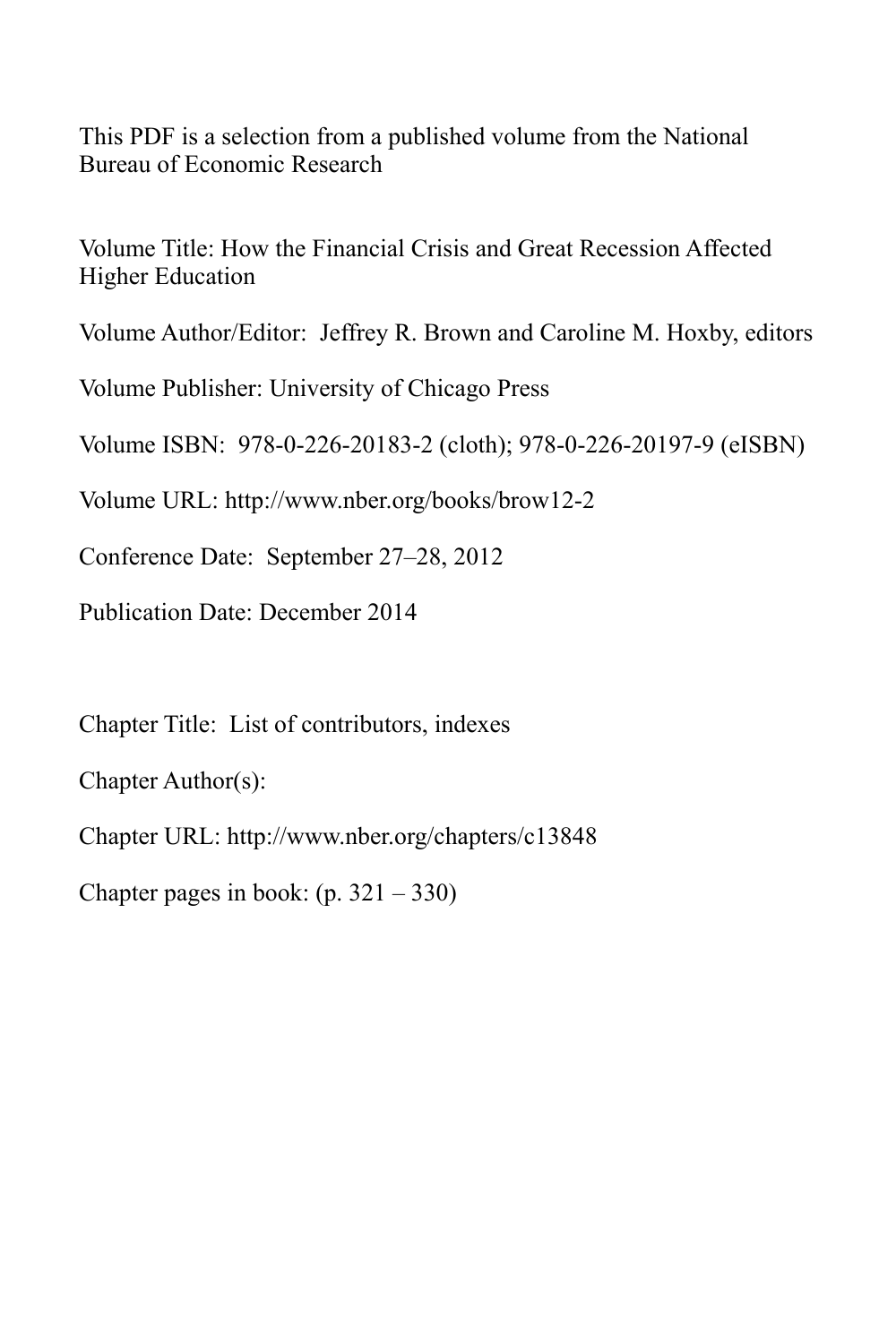## **Contributors**

Eric Bettinger Stanford School of Education CERAS 522, 520 Galvez Mall Stanford, CA 94305

Jeffrey R. Brown Department of Finance University of Illinois, Urbana-Champaign 515 East Gregory Drive Champaign, IL 61820

Keith C. Brown Department of Finance, #B6600 McCombs School of Business The University of Texas at Austin Austin, TX 78712- 1179

David Chambers Cambridge Judge Business School Trumpington Street Cambridge CB2 1AG, United Kingdom

Stephen G. Dimmock Division of Finance and Banking Nanyang Technological University Singapore 639798

Elroy Dimson Cambridge Judge Business School Trumpington Street Cambridge CB2 1AG, United Kingdom

Michael F. Dinerstein Department of Economics Stanford University 579 Serra Mall Stanford, CA 94305

Justin Foo Cambridge Judge Business School Trumpington Street Cambridge CB2 1AG, United Kingdom

William N. Goetzmann School of Management Yale University Box 208200 New Haven, CT 06520- 8200

Caroline M. Hoxby Department of Economics Stanford University Stanford, CA 94305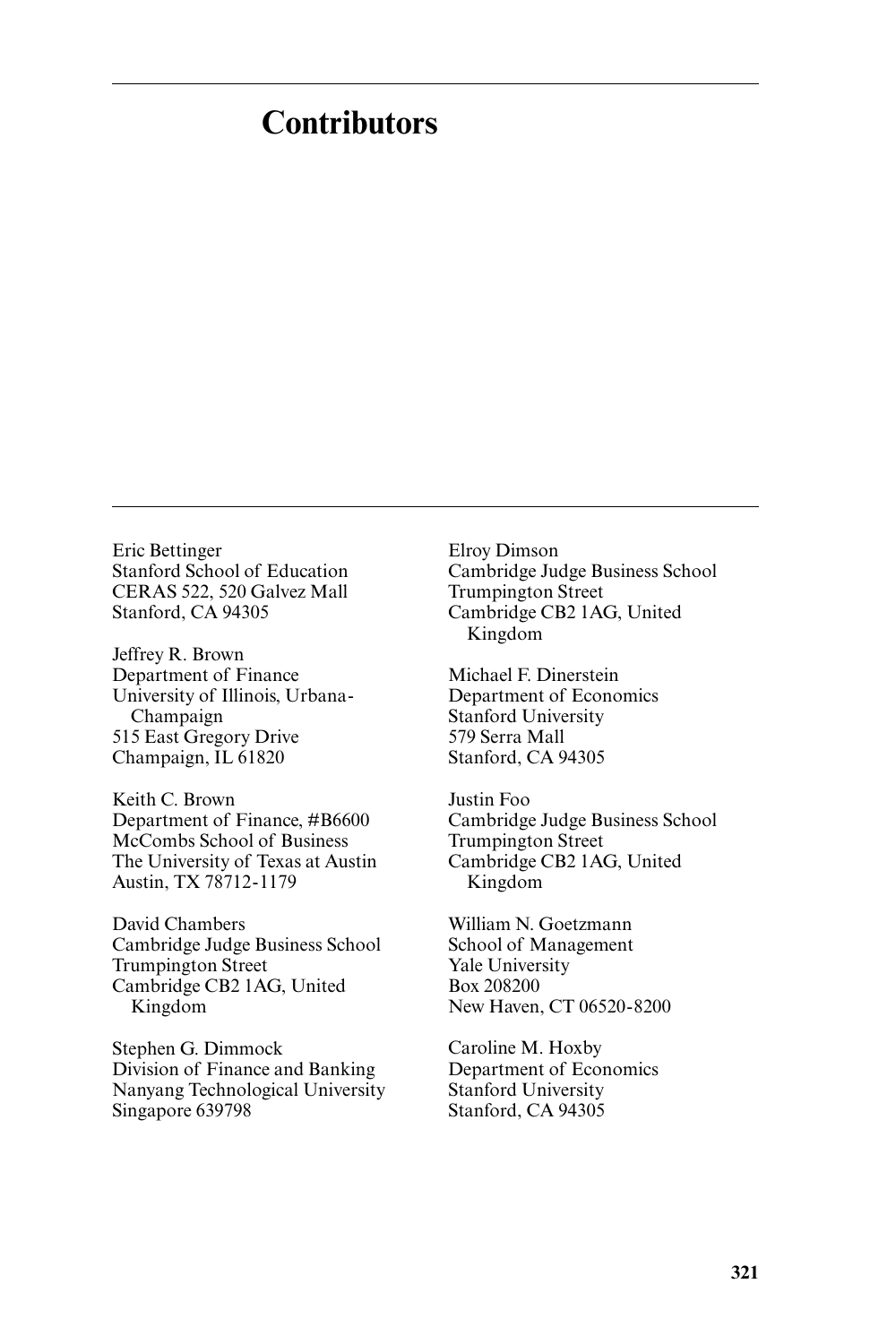Bridget Terry Long Harvard University Graduate School of Education Gutman Library 465 6 Appian Way Cambridge, MA 02138

Jonathan Meer Department of Economics Texas A&M University TAMU 4228 College Station, TX 77843

Sharon Oster School of Management Yale University 135 Prospect St. New Haven, CT 06520

Cristian Ioan Tiu 366 Jacobs Management Center Department of Finance and Managerial Economics School of Management University at Buffalo Buffalo, NY 14260

Sarah E. Turner Department of Economics University of Virginia 249 Ruffner Hall Charlottesville, VA 22903- 2495

Pablo Villanueva Department of Economics Stanford University 579 Serra Mall Stanford, CA 94305

Scott Weisbenner Department of Finance University of Illinois, Urbana-Champaign 340 Wohlers Hall, MC- 706 1206 South Sixth Street Champaign, IL 61820

Betsy Williams Stanford School of Education CERAS 520, 520 Galvez Mall Stanford, CA 94305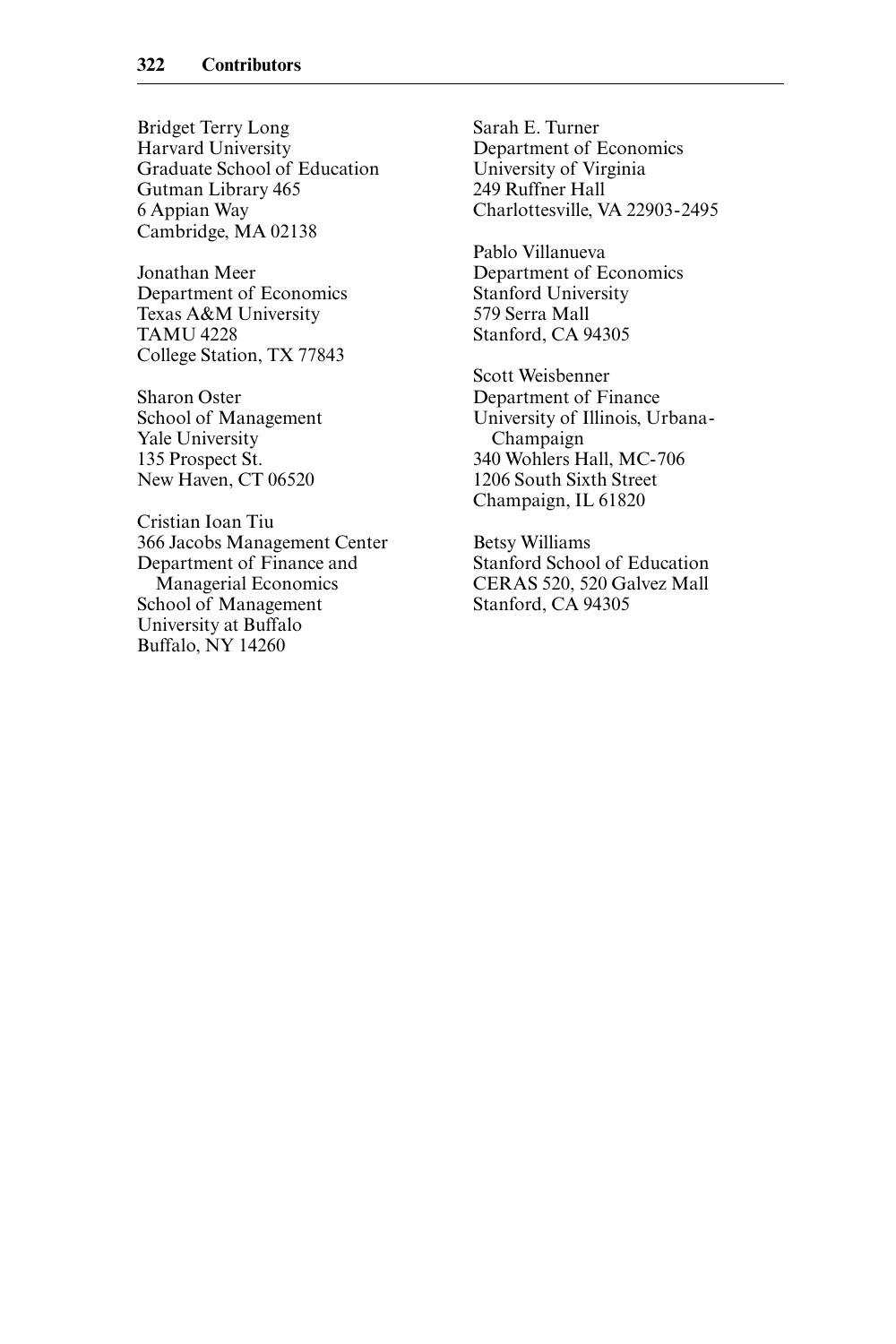## **Author Index**

Abadie, A., 286n29 Abel, A. B., 105 Abowd, J. M., 285 Accominotti, O., 129 Acharya, S., 53, 92, 143 Afton, B., 132 Aghion, P., 280n17 Ahearne, A. G., 141 Ash, M., 309 Auten, G. E., 154 Avery, C., 104, 112 Baade, R. A., 154n4 Baker, M., 136 Bakshi, G. S., 105 Banz, R., 141 Barber, B. M., 155 Barr, A., 178, 179, 180, 217 Barter, I., 143, 145 Bartik, T. J., 10n2, 266 Becker, G., 215 Beckett, J. V., 132 Beebower, G. L., 53 Belkin, D., 265 Bell, D. N., 210, 214 Bergemann, D., 19n4 Berglof, E., 19n4 Betts, J., 180 Black, F., 18n2, 53, 155 Blanchflower, D. G., 210, 214 Blume, M. E., 18n2, 45, 51n110 Bodily, S. L., 45n3

Bollerslev, T., 144 Bound, J., 181, 184, 206 Bova, A., 53 Bowen, W., 154n4, 184n6 Breneman, D. W., 215 Brinkman, P., 215 Brinson, G. P., 53 Brown, J. R., 6, 6n1, 8, 70, 80, 134, 151, 153, 155, 159, 162, 168, 183n5 Brown, K. C., 18n2, 54, 58n17, 66, 80, 90n36, 91, 92, 101, 155 Brown, S. J., 55, 106 Burke, M., 104 Burton, H., 136 Butcher, K. F., 154 Cain, J. H., 45, 135 Calhoun, C. A., 158 Campbell, J., 18n2, 128 Card, D., 215 Casamatta, C., 19n4 Case, K. E., 158 Cavalli, N., 129 Cejnek, G., 45n4 Cellini, S. R., 239 Chambers, D., 129, 134, 137, 138, 140, 141, 144, 145 Chan, Y. L., 105 Chen, Z., 105 Chevalier, J. A., 106 Chitty, H., 211n1, 213 Christian, M., 180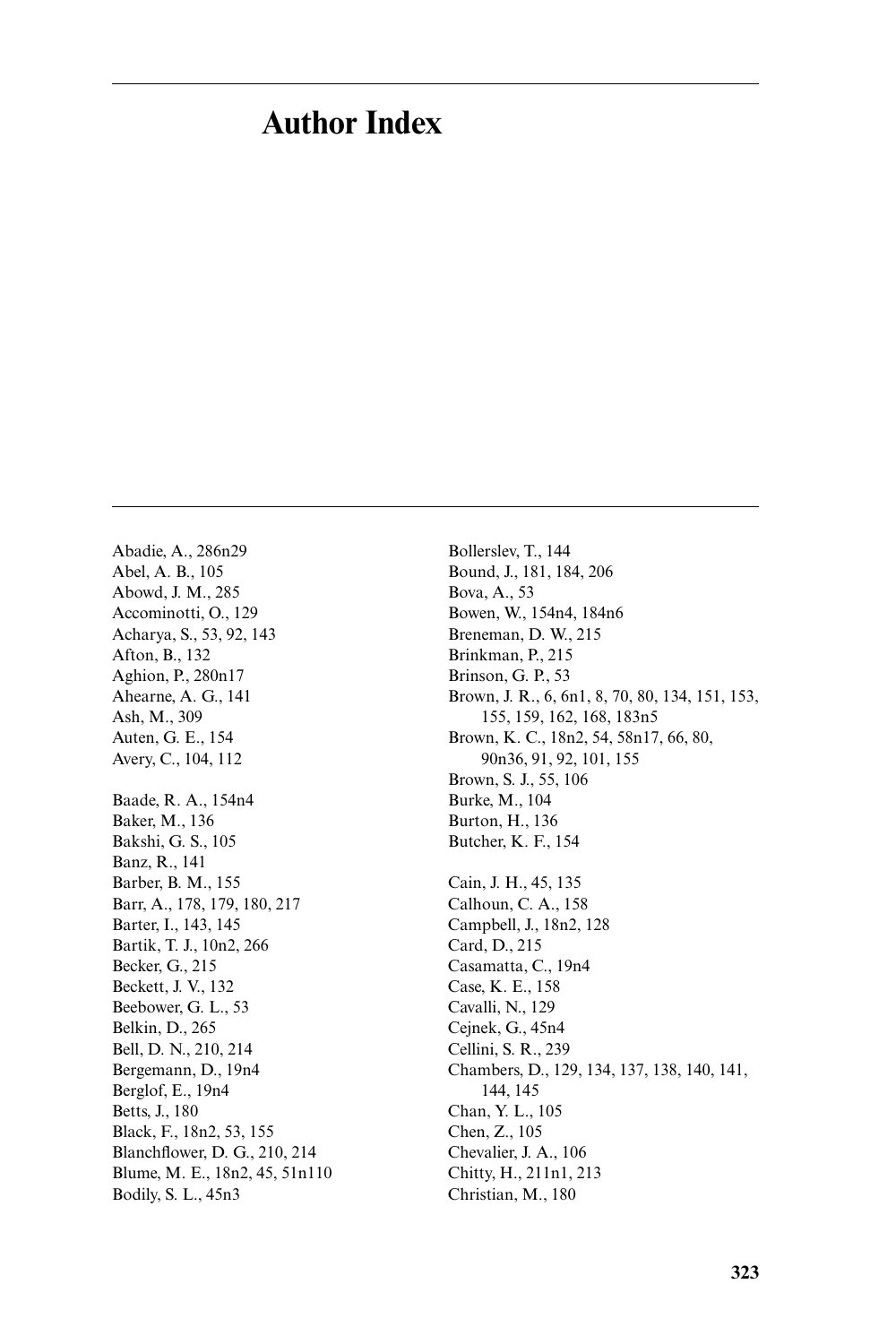Cilke, J. M., 154 Clotfelter, C. T., 18n3, 154, 154n4 Cochi-Ficano, C. K., 154, 154n4 Collins, M., 136 Corner, D. C., 136 Cristiano, C., 129 Cunningham, B. M., 154, 154n4 Davenport, N., 129 Dellas, H., 215 DeMarzo, P. M., 105 Diamond, A., 286 Dimmock, S., 6, 8, 18n2, 80, 92, 155 Dimson, E., 53, 92, 130, 134, 137, 138, 140, 141, 143, 144, 145 Donaldson, L., 18n2 Dugan, K., 154 Dunbabin, J., 132 Dybvig, P. H., 45, 58, 87 Ehrenberg, R. G., 18n3, 154n4, 239 Eisner, R., 18n2 Ellison, G. D., 106 Ennis, R., 18n2 Epple, D., 104, 106 Fama, E. F., 81, 141 Fantacci, L., 129 Firstenberg, P., 18n2 Fitzpatrick, M., 178 Foo, J., 134, 136, 138, 140, 141 Foresti, T., 129 French, K., 141 Gali, J., 105 Garland, J. P., 44, 45, 54 Garlappi, L., 18n2, 54, 66, 80, 90n36, 92, 101, 155 Gerking, S., 154 Gilbert, T., 46 Gladieux, L. E., 237, 238 Glover, A., 214 Goetzmann, W. N., 100, 106, 135, 136 Goldin, C., 239 Goldstein, P., 16, 94 Gompers, P. A., 19n4 Gorman, M., 19n4 Griever, W. L., 141 Griliches, Z., 104 Grimes, T., 247 Grinold, R., 16, 18n2

Griswold, J. S., 50n7, 100, 135, 136 Gunter, D., 181 Hainmueller, J., 286n29 Hammand, P. B., 53 Hannah, L., 136 Hansen, L. P., 88n35 Hansen, W. L., 237 Hansmann, H., 2, 16, 17, 48 Harrison, W. B., 154n4 Hauptman, A. M., 237, 238 Hege, U., 19n4 Hill, J. M., 53n12 Hood, L. R., 53 Hopkins, D., 16, 18n2 Hoxby, C. M., 16, 26, 48n5, 104, 106, 176, 181, 240 Hoynejs, H., 291n33 Hrdlicka, C., 46 Hurd, M. D., 214 Ibbotson, R. G., 53 Ilmanen, A., 145 Jagannathan, R., 88n35 Jarvis, W. F., 49, 94 Johnson, N., 239 Johnson, R. C., 214 Johnson, W. R., 178, 193 Kane, T. J., 181, 239 Kang, J.-K., 6, 8 Kaniel, R., 105 Kaplan, P. D., 53 Kaplan, S. N., 19n4 Katsinas, S. G., 236 Kearns, C., 154 Kelderman, E., 309 Kent, R. J., 129 Keynes, J. M., 139, 145, 147 Kingma, B., 154 Knapp, L. G., 237, 238 Kochard, L. E., 48 Kogan, L., 105 Kremer, I., 105 Lagemann, E. C., 237 Lapovsky, L., 51n10 Leibowitz, M. L., 53, 54 Lemieux, T., 215 Lerner, J., 18n2, 70, 80, 99, 109, 155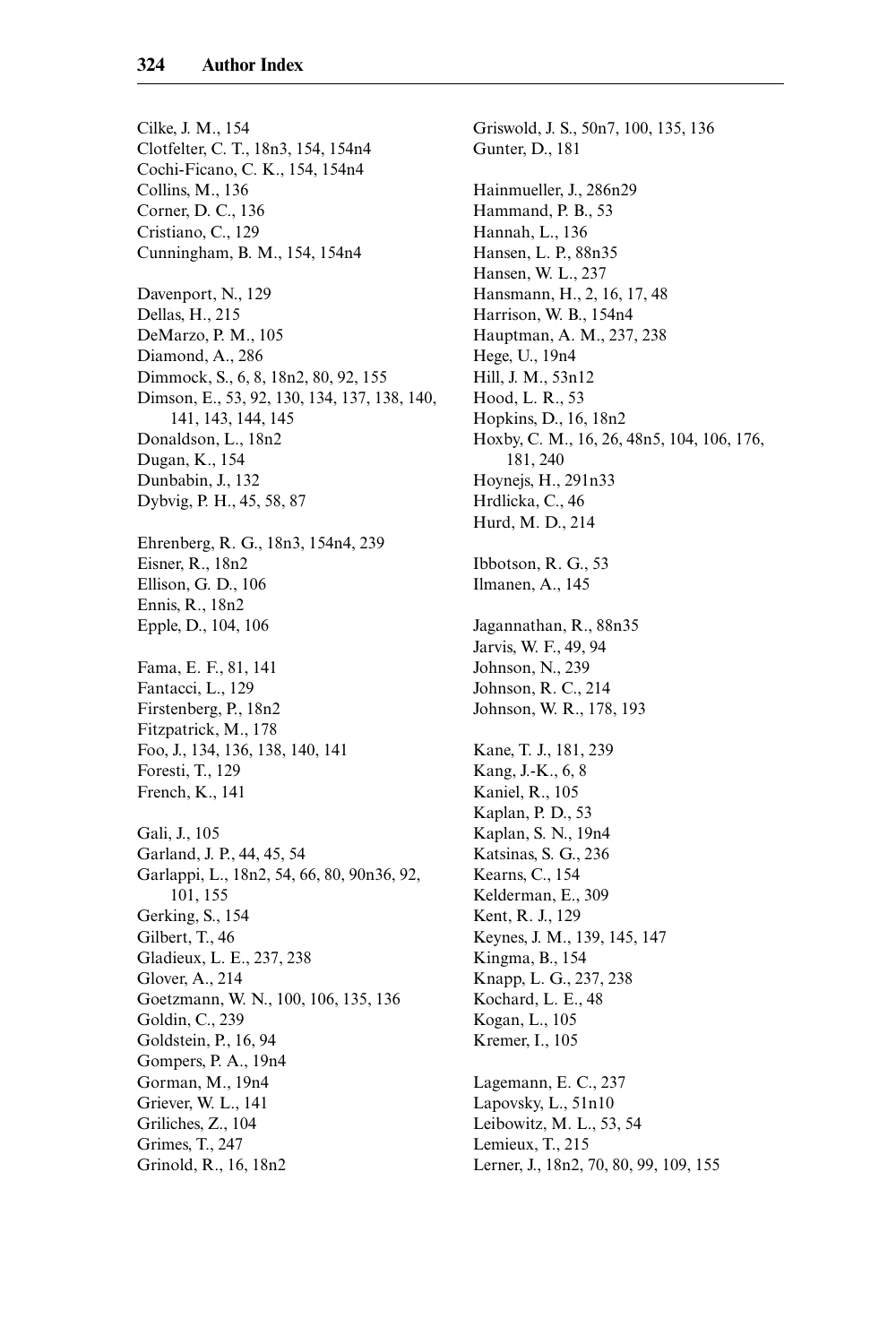Leslie, L., 215 Lewis, K. K., 141 Litvack, J. M., 18n2, 45, 87, 104 Long, B. T., 210, 211, 214, 215, 239 Lovenheim, M. F., 181, 206, 214 MacBeth, J. D., 81 Mahan, S. M., 213 Malkiel, B. G., 18n2, 45, 87, 104 Marcuzzo, M. C., 129 Marsh, P. R., 130 Massy, W. E., 16, 18n2 McEwan, P. J., 154 McFarland, L., 180 Meer, J., 154 Mehrling, P., 16, 94 Merton, R. C., 2, 16, 19, 34n14, 44, 45n3, 46, 68, 72, 155 Miller, D. L., 291n33 Mills, J., 247 Misukanis, M., 247 Mitchell, S. K., 154n4 Moggridge, D. E., 129, 129n1, 135, 139, 144 Mullin, C., 154 Murray, S., 94 Nagel, S., 141 Naldi, N., 129 Neild, R., 132, 135, 143, 144 Nettleton, M. B., 58 Newlon, E., 104 Oliff, P., 239 Orszag, P. R., 181, 239 Oster, S. M., 104, 154 Palacio, S., 309 Park, J., 106 Peterson, S. P., 154n4 Pierce, T., 129n1 Poterba, J., 141 Quandt, R. E., 18n2, 45, 87, 104 Quigley, G., 141 Randolph, W. C., 154 Ravina, E., 105 Repullo, R., 19n4 Rhoads, T., 154 Riley, E. K., 214

Rittereiser, C. M., 48 Rizzo, M. J., 181, 239 Roberts, R. D., 154 Rohwedder, S., 214 Romano, R., 104, 106 Rosen, H. S., 154 Sahlman, W. A., 19n4 Sakellaris, P., 215 Saltmarsh, J., 130, 131, 132 Samuelson, P. A., 45n3 Sanfilippo, E., 129 Sass, T., 104 Schachter, R., 213 Schaller, J., 291n33 Schoar, A., 18n2, 70, 80, 99, 109, 155 Scott, P., 130, 137 Sedlacek, V., 49, 94, 164 Segal, L., 154 Sharpe, W. F., 139 Shiller, R. J., 144, 158 Shireman, R., 236 Shulman, J., 154n4 Shumway, D. R., 107 Sieg, H., 106, 154 Siegfried, J., 154 Singell, L. D., Jr., 239 Sirri, E. R., 106 Skidelsky, R., 144n10 Smith, C. L., 154n4 Smith, E. L., 136 Spaenjers, C., 144 Stampen, J. O., 237 Staunton, M., 130 Steinberg, R., 154, 154n4 Steinhauer, J., 239 Stone, J. A., 239 Strömberg, P., 19n4 Suarez, J., 19n4 Sundberg, J. O., 154n4 Sweitzer, K. V., 107 Swensen, D. F., 45n2, 54, 104 Tauchen, G., 144 Thaler, R. H., 60 Thelin, J. R., 237, 238 Tiu, C. I., 18n2, 54, 58n17, 66, 80, 90n36, 91, 92, 101, 155 Tobin, J., 16, 18n2, 45, 46, 70n23, 104, 128, 155 Trester, J. J., 19n4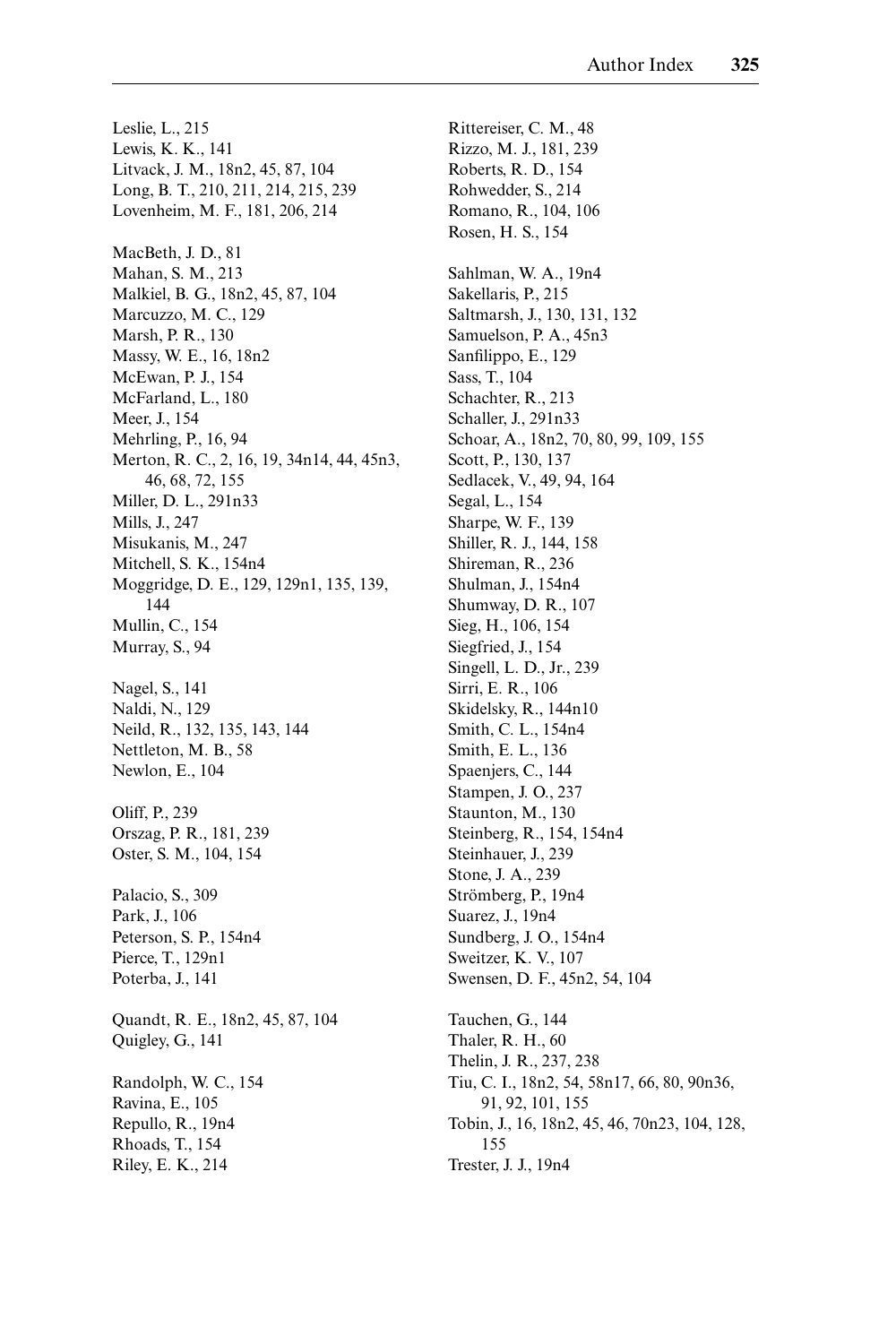Tseng, Y.-F., 100, 135, 136 Tufano, P., 106 Turner, L. J., 240, 278 Turner, M. E., 132 Turner, S. E., 178, 179, 180, 181, 184, 193, 206, 217

Viceira, L., 128 Volkwein, J. F., 107

Walda, J. D., 50n7 Wang, G., 155 Wang, J., 18n2, 70, 99, 109, 155 Warnock, F. E., 141 Weisbenner, S., 6, 8, 18n2, 80 Weisbrod, B., 154 White, C. C., 45n3 Wilkinson, L. P., 130, 135 Williams, E., 239 Williamson, J. P., 18n2, 60 Woglom, G., 46, 72 Wongsunwai, W., 80 Woods, J. E., 139

Zhou, H., 144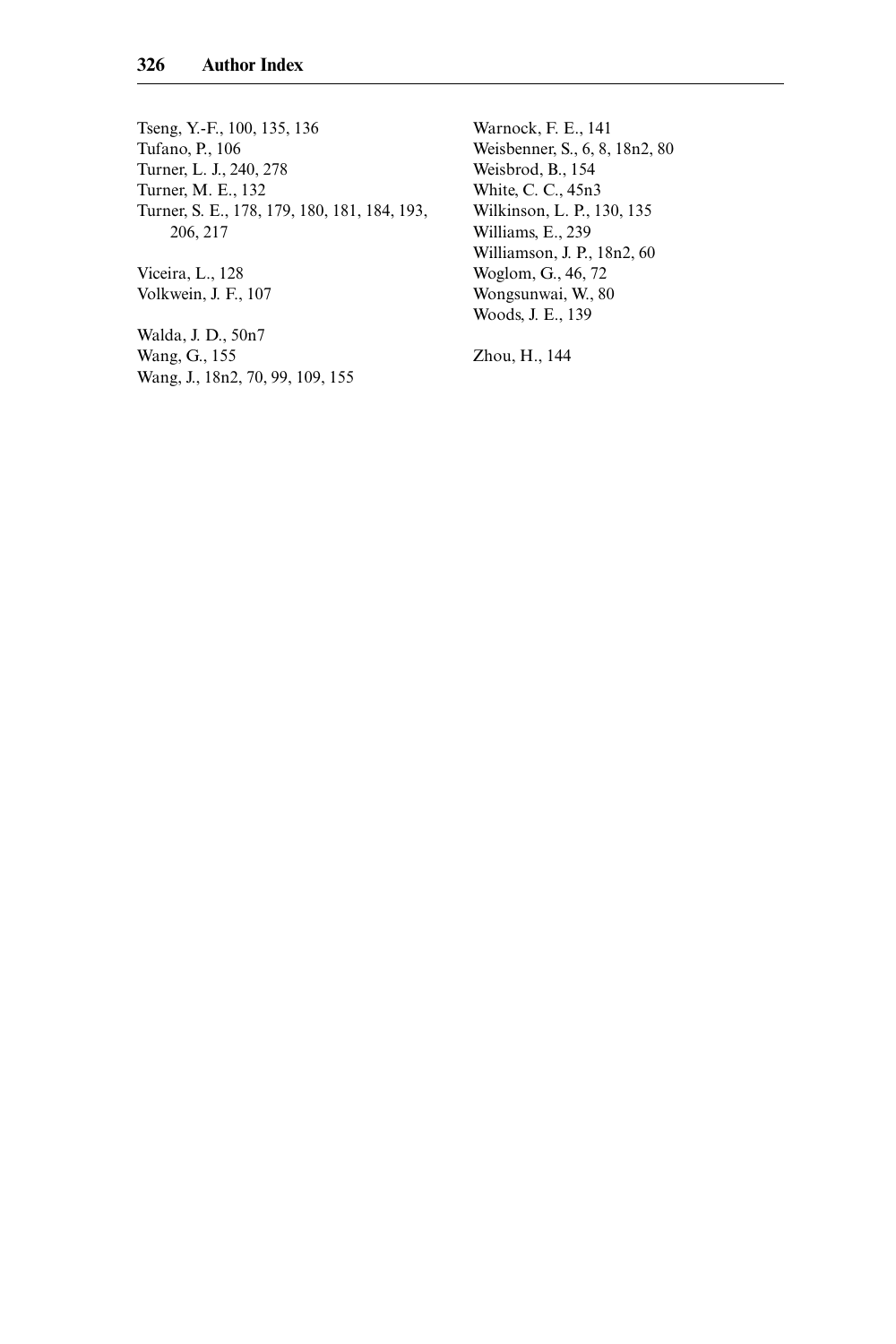## **Subject Index**

Page numbers followed by the letter *f* or *t* refer to figures or tables, respectively.

Active-passive asset management, 146–47 Advanced intellectual capital: factors for creating, 23; peculiar properties of, 23–24 Alpha seeking, 54 American Opportunity Tax Credit, 180 American Recovery and Reinvestment Act (ARRA), 263–67. *See also* Stimulus funding Aptitude, 23–24 Asset allocation: endowment summary statistics, 58–61, 59t, 62f; interaction between spending policy, investment performance, and, 87–92 Asset classes, alternative, 60–61 Assets under management (AUM), 52 Bennett, William, 239 Bennett hypothesis, 239 Beta grazing, 54 Charitable donations, 151–53; asymmetric effects of endowment shocks, 168–70; background and literature review, 153–55; baseline results of study, 160–62; capital versus current use, 162–65; data sources, 155–59; determinants of,

161t; empirical strategy, 159–60; lagged effects and, 165–68; summary statistics, 157t, 158f

Colleges. *See* Universities

Competition, 3–4, 99–100; data for, 107–12; discussion of study results, 122–24; economic research on, 105–6; history and theory of, 100–105; strategic, among universities, 106–7; study results of, 112–22

Consultants, 50n8

Conventional Mortgage House Price Index (CMHPI), 218

Donations. *See* Charitable donations

Endowment management, 32–37; Hansmann on, 16–17; Merton on, 17–18; themes of, 4–6

Endowment managers, 4–6

Endowment model, 53

Endowments, 44–45; competition among, 3–4; founders and, 22–30; hypotheses for spending policies and, 45–47; investment policies and, 53–54; key findings on management of, 2–3; of King's College, 4; management model of, introduction to, 15–19; management of, themes of, 4–6; modifying spending policies and, 47; organization of, 48–52, 50f; pension plans versus, 44–45; spending policies and,  $3, 51-52$ ; venture capital problem and, 19–22. *See also* Endowments, summary statistics; Spending policies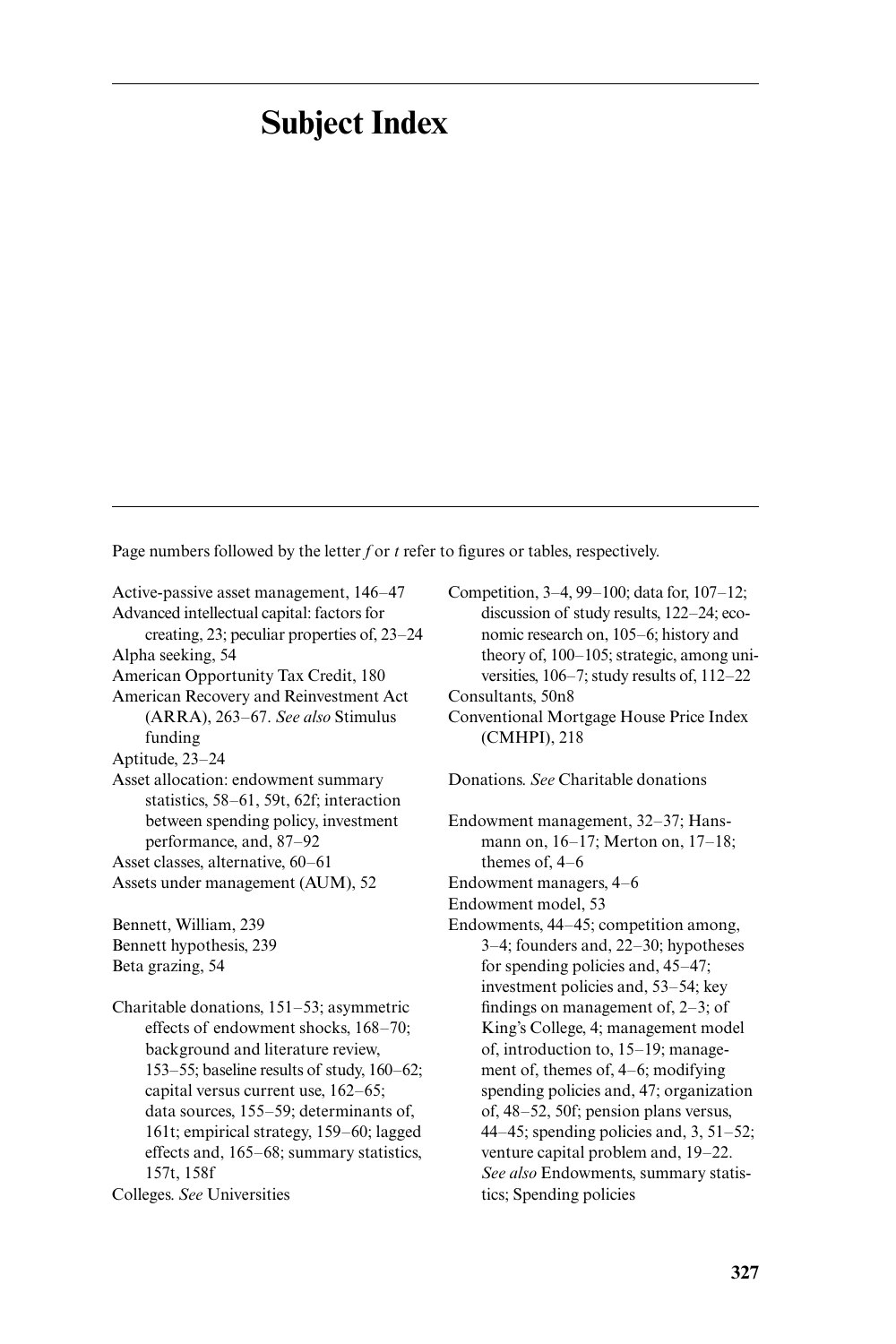- Endowments, summary statistics: asset allocation, 58–61, 59t, 62f; fund size, returns, and payout rates, 56–58, 57t; spending rules, 63–64t, 63–68, 67t
- Endowment shocks: asymmetric effects of, 169–70; defined, 159
- Enrollments: changes in, 178–80; cyclical demand of, 178–80, 179f; and economic downturns, 175–76; estimated effects of Great Recession on, 220–27; recessions and, 215–17
- Faculty labor markets: empirical strategy for study, 194–95; impact of Great Recession on, 175–77; job postings by discipline, 192t; junior faculty and, 189–93, 190f; primary data sources for, 193–94; reasons they are different, 177–80; results of study, 195–204; salaries and, 193; short- term and longterm implications, 204–6; trends, 185–89
- Financial aid, 235–37; alternative forms of, 238–39; examples of specific state policy shifts, 246; federal and state programs, 237–38; heterogeneity in state's responses, 244–46; historical relationships between state and federal programs, 240–44; Minnesota example of, 247; Ohio case study, 248–58; Oregon example of, 247–48; state budget crunches and, 239; theories of how states and institutions adjust to, 239–40; trends, 213–14
- Financial crisis, 8; effects of, on endowments adjusting spending policies, 47; themes of response to, 11–12. *See also* Great Recession
- Financial portfolios, 3
- Fiscal federalism, 243
- Fiscal stimulus. *See* American Recovery and Reinvestment Act (ARRA); Stimulus funding
- Founders, 22–30, 22n6; problem, 25; researchers and, 29–30; solution, 25–26; students and, 26–28
- Full flypaper effect, 264–65, 264n1
- Funding shocks, 184
- Great Recession, 1; data sources for, 217–18; empirical framework for study of, 218–20; faculty hiring and compensa-

tion policies in response to, 186–88t; financial aid during, 235–37; key findings of response of universities to, 7–11; previous recessions versus, 9; response of universities to, 1; revenue streams of universities in, 181–85; student and family responses to, 209–10; themes of responses to, 11–13. *See also* Great Recession, effects of; Recessions

Great Recession, effects of: on college enrollment, estimated, 220–27; on college enrollment by race/ethnicity, 225t; on college enrollment intensity, 224t; on degrees and certificates completed, 226t; on economic conditions of families, 214–15; on faculty labor markets, 177; on what families pay, 227–29, 230t

Harvard University: endowment of, 100– 105; exposure to equities, 136 Higher education. *See* Universities Higher Education Price Index (HEPI) inflation index, 51

HOPE Tax Credit, 239

Household investment behavior, endowments and, 105–6

Human capital model, 215

Institutional assets, approaches to managing, 43–44

Integrated Postsecondary Education Data System (IPEDS), 217

- Intellectual capital: advanced, 23–24; forms of, 23
- Intellectual capital portfolios, 3
- Intergenerational equity model (Tobin), 16

Intergenerational fairness, 46

Investment performance, interaction between spending policy and asset allocation, 87–92

- Investment policies: data for, 54–56; endowment model approach, 53; endowments and, 53–54; interaction between spending policy, asset allocation, and, 87–92; strategic asset allocation policies, 53
- "Keeping up with the Joneses" (KUJ), 105–6
- Keynes, John Maynard, 4, 127–28; investing life of, 129–30; King's College and, 134–41; legacy of, 143–47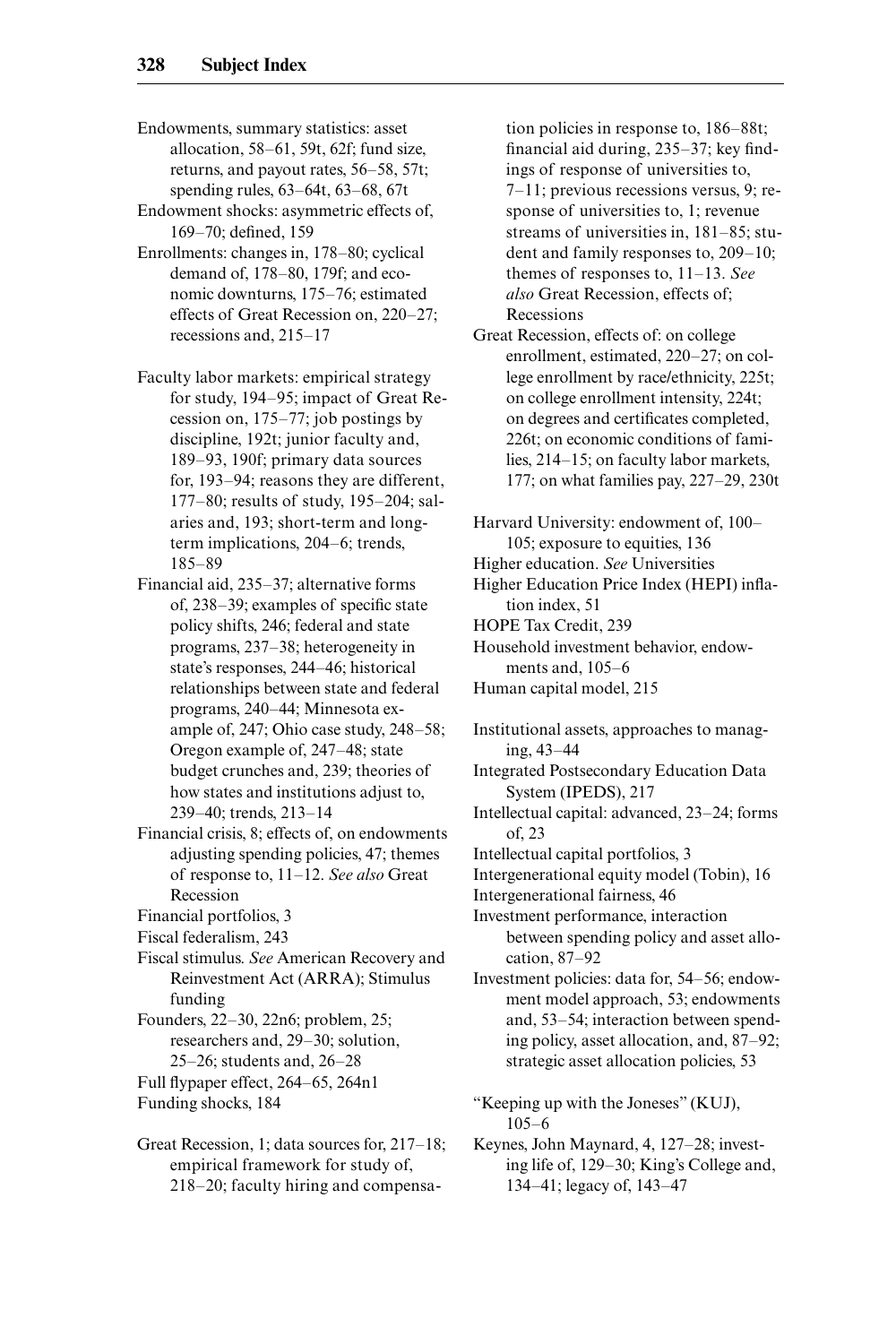King's College, 4, 128; income of, 133t; investment data for, 130; investment policy after Keynes, 141–43; before Keynes, 130–34; during Keynes's time, 134–41; real estate portfolio at its foundation, 130–32, 131f

KUJ. *See* "Keeping up with the Joneses"

Lifelong Learning Tax Credit, 239 Liquidity, 146 Local Area Unemployment Statistics (LAUS), 218

Market timing, 144–45 Medicaid programs, 9 Minnesota, financial aid example, 247

National Association of College and University Business Officers (NACUBO), 47, 50n7, 51n9, 51n10, 54–55

Ohio College Opportunity Grant (OCOG), 248–58

Online education, 12

Oregon, financial aid example, 247–48

Payout policies: categories of, 51–52; rates, 46

Pell grants, 10, 180, 213, 235–36, 237, 240–46, 268, 268n5

Pension plans, endowments versus, 44–45

Portfolios: financial, 4; intellectual capital, 3

Portfolio submanagers, 50n8

Postsecondary institutions. *See* Universities Princeton: endowment of, 100–104; exposure to equities, 136

Prudent man laws, 49

Recessions: college enrollment decisions and, 215–17; effects of, on financial aid, 213–14; effects of, on tuition pricing, 211–13; empirical strategy for study of, 218–19. *See also* Great Recession

Researchers, founders and, 29–30

Revenue streams, in Great Recession, 181–85

Spending policies, 3, 45; data for, 54–56; endowments and, 3; endowment summary statistics, 63–64t, 63–68; evolution of, 68–78; factors that motivate

universities to alter, 47–48; interaction between asset allocation, investment performance, and, 87–92; tabulating changes in, on yearly basis, 70–73, 71t. *See also* Endowments

Spending rules, 46, 63–64t, 63–68, 67t; categories and subcategories of, 94–96; changes in, and endowment investment performance, 90–92; comparative patterns of, over time and endowment fund size, 69f; determinants of changes in, 78–87, 82–83t; endowments' choice of, 45–46; frequency of changes in, 72–73, 73f; migration patterns, 74–78, 76–77t

Stanford Rule, 16

State appropriations, tuition prices and, 211–13, 212f

- State governments, response of, to Great Recession, 9–11
- Stimulus funding: conclusions, 308–11; data for postsecondary institutions' use of, 282–85; economic theories for predicting universities' use of, 276–82; effect of, on universities' locations, 306–8; effect of, on universities' revenues, expenditures, employment, and other outcomes, 296–306; empirical strategy for analyzing, 285–91; federal funding for postsecondary institutions before and during, 267–76; informal, graphical illustrations of effects of, 291–96; response of universities to, 10–11; universities and, 263–67. *See also* American Recovery and Reinvestment Act (ARRA)

Student-faculty ratios, 191f Students, founders and, 26–28

Tech bubble, bursting of, 6–7

Texas Christian University, spending policy of, 51–52, 51n9

Tournament literature, 106

Tuition pricing: state appropriations and, 211–13; trends, 211–13

Uniform Management of Institutional Funds Act (UMIFA), 49

Uniform Prudent Management of Institutional Funds Act (UPMIFA), 49, 52